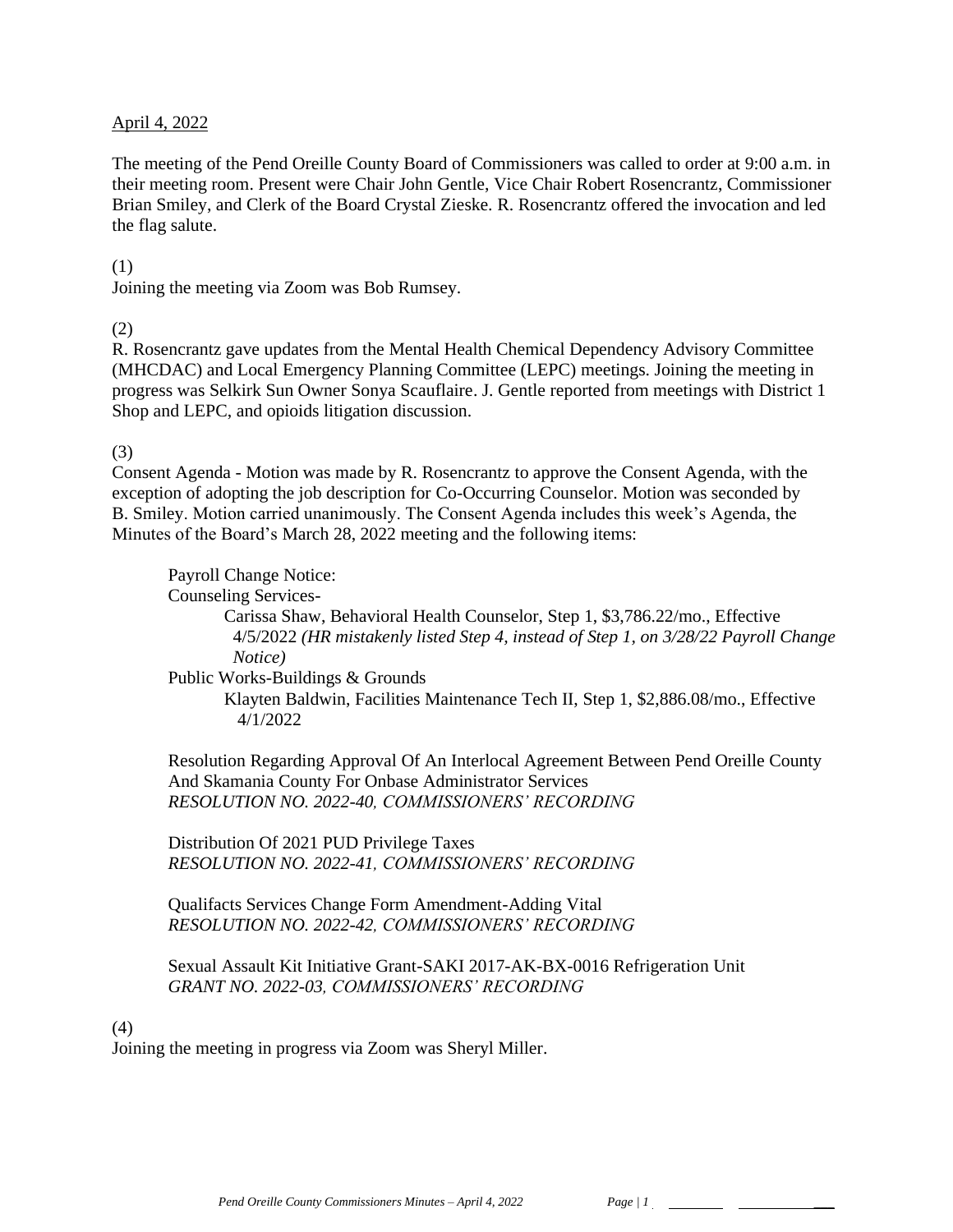### (5)

Motion was made by B. Smiley that the Pend Oreille County Board of Commissioners hereby proclaim April 2022 as National County Government Month and encourage all county officials, employees, schools, and residents to participate in county government celebration activities. Motion was seconded by R. Rosencrantz . Motion carried unanimously.

# *PROCLAMATION: National County Government Month-April 2022*

### $(6)$

Joining the meeting were Gretchen Koenig, and via Zoom were Pend Oreille Valley Railroad Manager Kelly Driver, Kathleen Werr, Norm Smith, Ben Richards, and B. Rumsey.

### (7)

Motion was made by R. Rosencrantz to resolve that the Board of County Commissioners do hereby proclaim the week of April 10 through 16, 2022 to be National Public Safety Telecommunicators Week, in honor of the men and women whose diligence and professionalism keep our community safe. Motion was seconded by B. Smiley. Motion carried unanimously.

*PROCLAMATION: National Public Safety Telecommunicators Week--April 10-16, 2022*

# (8)

Community Development Director Greg Snow was present via Zoom for an update. Present were G. Koenig, and via Zoom were Administrative Assistant Savannah Widger, K. Driver, K. Werr, N. Smith, B. Richards, S. Miller, S. Scauflaire, and B. Rumsey. Topics were staffing, new Hearing Examiner's schedule, land use and building permit applications, ecology grant for Shoreline Master Program (SMP), interlocal agreements with municipalities, budget items, and Commerce grants. Andy Armantrout joined the update in progress via Zoom. G. Snow informed the Board of year-todate numbers as: 55 building permits, 10 new homes, and 79 site analyses. Also discussed was legislation related to Comprehensive Plans.

# (9)

The Board met in executive session to review the performance of a public employee pursuant to RCW 42.30.110(1)(g) for 30 minutes, from 11:00 a.m. to 12:00 p.m. Present were Human Resources Manager Terra Sirevog and Prosecuting Attorney Dolly Hunt. An additional minute was requested until 12:01 p.m.

# (10)

J. Gentle was excused to participate in the Washington State Association of Counties (WSAC) Virtual Assembly, and the Board recessed for lunch at 12:03 p.m.

# (11)

The meeting resumed at 1:15 p.m.

# (12)

Forester Ryder Bricker was present for an update. Discussed were log sales, precommercial thinning, inventory of county forest lands, logging at County Park & Rustlers Gulch this fall, and potential land acquisitions.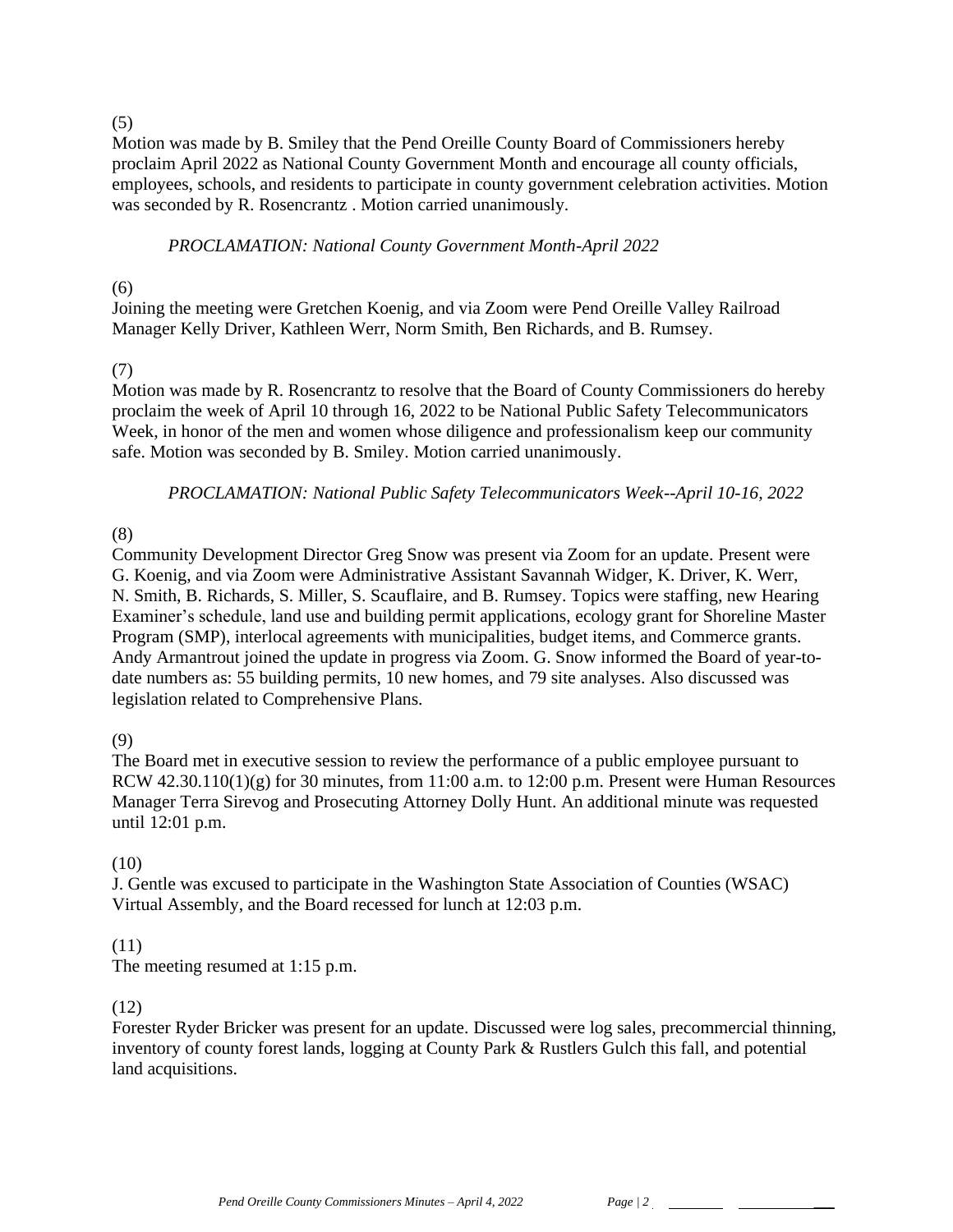# (13)

Motion was made by R. Rosencrantz to adopt the recommendations of the Hotel/Motel Tax Advisory Board for the 2022 budget awards, consisting of eight applicants, totaling \$35,500.00. Motion was seconded by B. Smiley. Motion carried unanimously.

# $(14)$

The Board discussed the Counseling Services Director job description.

# (15)

J. Gentle was excused from 2:42 p.m. until 2:50 p.m.

# (16)

Motion was made by R. Rosencrantz to approve the Payroll Change Notice for Jonathan Mason, with an effective date of December 1, 2021. Motion was seconded by B. Smiley. Motion carried unanimously.

Payroll Change Notice: Public Works-Buildings & Grounds-Jonathan Mason, Facilities Maintenance Temp, Resignation *(End of Temp Season)*, Effective 12/1/2021

# (17)

Motion was made by B. Smiley to approve the support contract for Microsoft licensing for \$54,402.61. Motion was seconded by R. Rosencrantz. Motion carried unanimously.

# (18)

D. Hunt was present for a legal update. Discussed were risk management policy and potential MOU with Fair Association.

# (19)

T. Sirevog was present to discuss the Co-Occurring Professional job description.

# (20)

Public Comment –No members of the public were present for comment.

# (21)

Motion was made by B. Smiley to move César Stoddard back to full time employment, effective April 16, 2022. Motion was seconded by R. Rosencrantz. Motion carried unanimously.

# (22)

Meeting continued to April 5.

# April 5, 2022

The meeting resumed at 9:00 a.m. with J. Gentle, R. Rosencrantz, B. Smiley, and C. Zieske present. Present via Zoom was iPhone.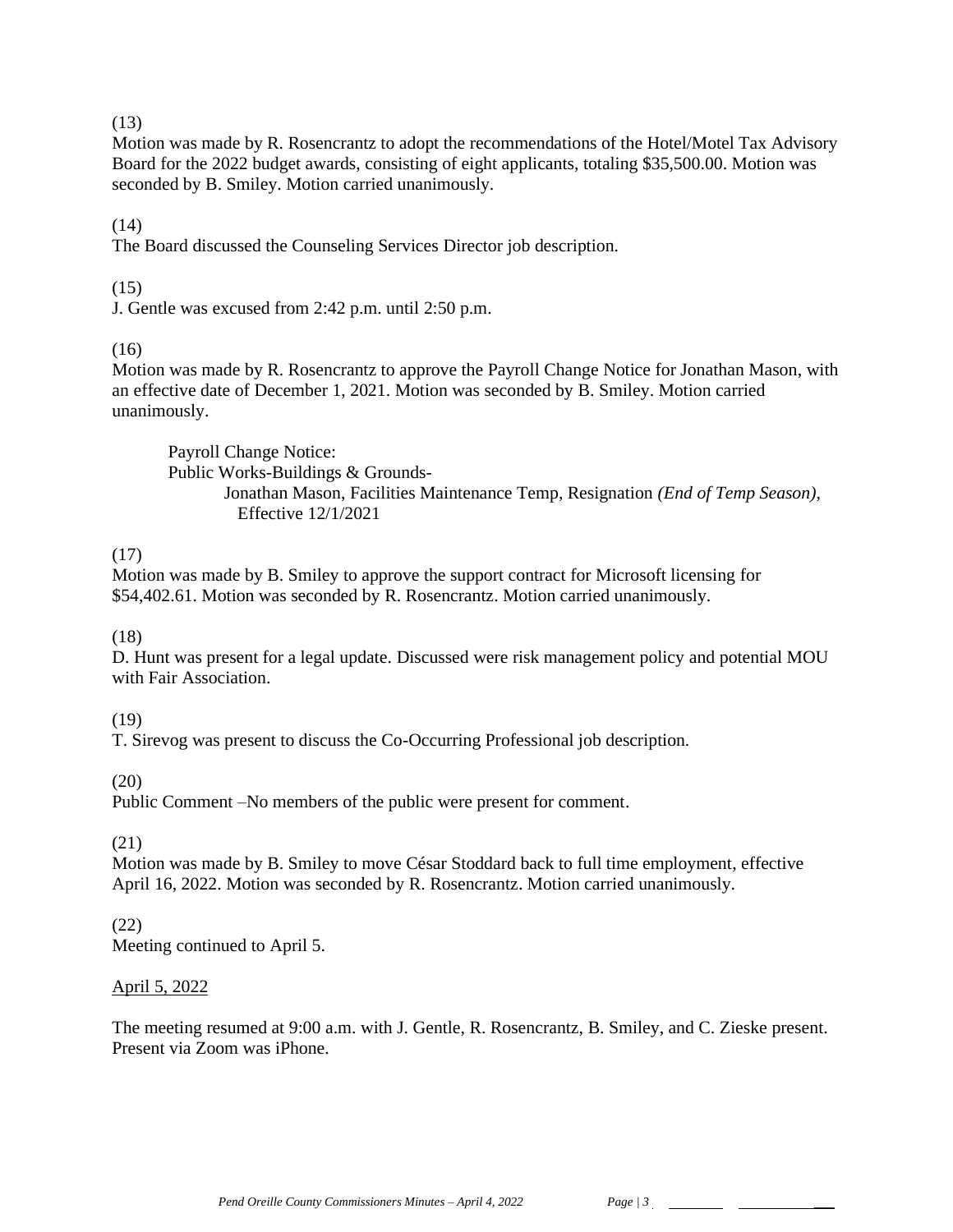### (23)

Public Works Director Mary Jensen was present for an update. Also in attendance were Fleet Manager Brian Egland, Assistant County Engineer George Luft, Transportation Technical Specialist Ryan Rogers, and R. Bricker. Present via Zoom was iPhone. Introductions were made with R. Rogers, then he left the update.

a) Motion was made by B. Smiley to award the 2022 Pavement Preservation HFE-150 Oil to Ergon Asphalt & Emulsions for \$788.00 per ton. Motion was seconded by R. Rosencrantz. Motion carried unanimously.

b) M. Jensen explained that multiple vendor awards are being recommended for the HMA to have material availability on any day needed and will allow for choosing a vendor source closer to any given project location, reducing haul distance. Motion was made by R. Rosencrantz to award the 2022 Pavement Preservation HMA to Interstate Concrete & Asphalt Co., in the amounts of : Rathdrum for \$68.00, from Sandpoint for \$77.00, and from Colville for \$79.08. Motion was seconded by B. Smiley. Motion carried unanimously.

c) Motion was made by R. Rosencrantz to award the 2022 Pavement Preservation HMA to Central Manufacturing Inc., previously Central Washington Asphalt, out of Spokane North for \$75.00. Motion was seconded by B. Smiley. Motion carried unanimously.

d) Motion was made by R. Rosencrantz to award the 2022 Pavement Preservation HMA to Woods Crushing & Hauling, Sandpoint for \$75.00. Motion was seconded by B. Smiley. Motion carried unanimously.

e) Motion was made by R. Rosencrantz to award the 2022 Pavement Preservation HMA to Inland Asphalt Co., Spokane North, \$78.00, and from Spokane Valley for \$76.00. Motion was seconded by B. Smiley. Motion carried unanimously.

f) Motion was made by R. Rosencrantz to award the 2022 Pavement Preservation HMA to Poe Asphalt Paving Inc, Post Falls, \$78.00. Motion was seconded by B. Smiley. Motion carried unanimously.

g) Motion was made by B. Smiley to award the 2022 Gravel Road Stabilization for Schedule 1- Magnesium Chloride to EnviroTech Services, Inc. for \$157.25 per ton, totaling \$31,450.00. Motion was seconded by R. Rosencrantz. Motion carried unanimously.

h) Motion was made by B. Smiley to award the 2022 Gravel Road Stabilization for Schedule 2- Calcium Chloride to Oxford, Inc for \$553.00 per ton, totaling \$11,060.00. Motion was seconded by R. Rosencrantz. Motion carried unanimously.

i) M. Jensen explained that only one area of the initially-planned Garden Avenue paving project will be done, to keep the project within budget. Interstate Asphalt & Concrete was the low bidder per unit price. Motion was made by R. Rosencrantz to award the 2022 Garden Ave Parking Lot Paving Phase I project, with a reduction of the square footage of the project to meet budgeting criteria, to Interstate Asphalt & Concrete, of Sandpoint ID, for the amount of \$88,702.80, including tax. Motion was seconded by B. Smiley. Motion carried unanimously.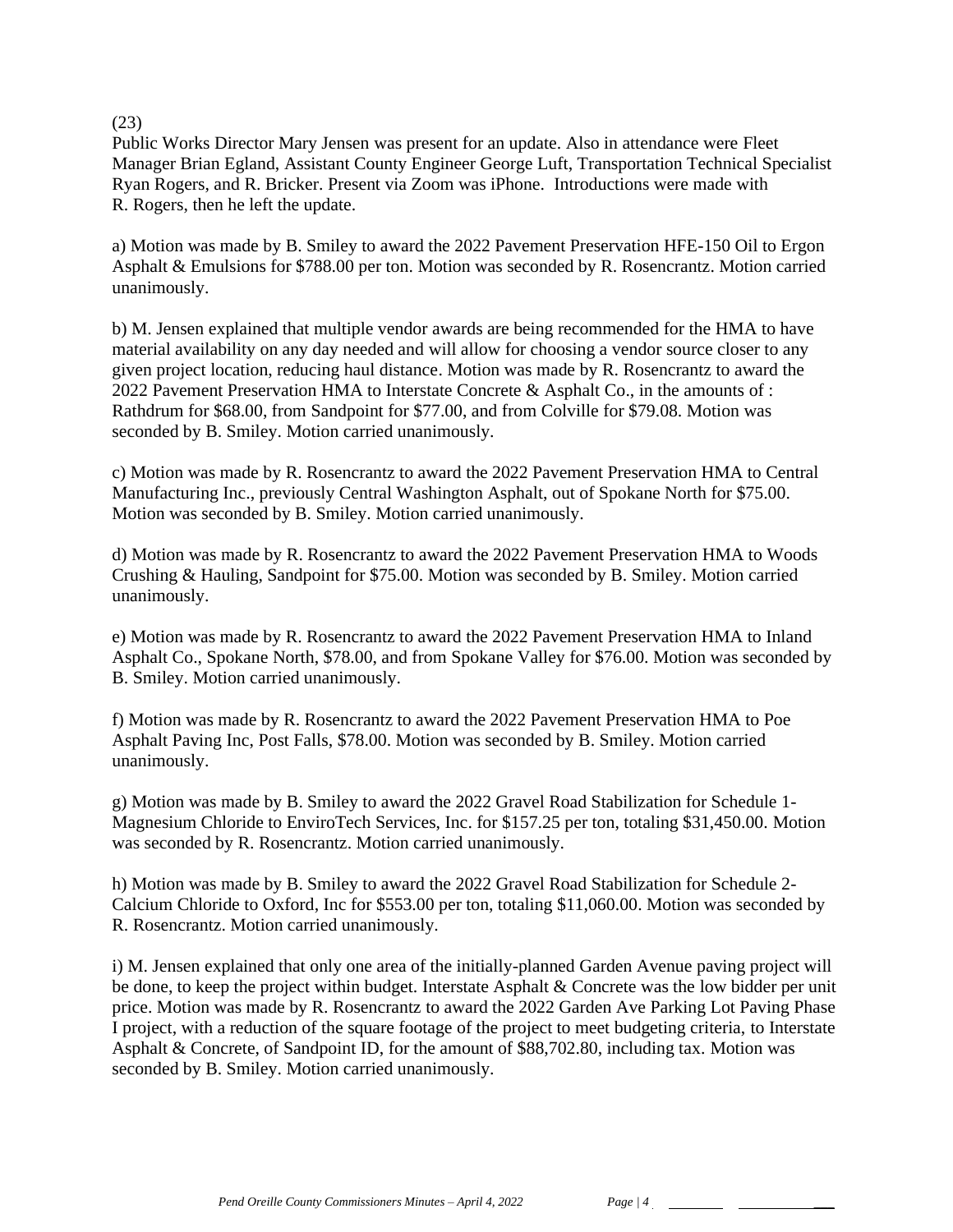j) M. Jensen and G. Luft discussed the Ione & Usk Bridges Bundled Project and the engineering work that needs to be done. Also discussed were staffing, grant writer, and department training. Motion was made by R. Rosencrantz to deem Nicholls-Kovich Engineering, PLLC (NKE) as the most qualified for the CRP 845-Ione & Usk Bridges Bundled Rehabilitation Project Engineering Consultant. Motion was seconded by B. Smiley. Motion carried unanimously.

k) Motion was made by R. Rosencrantz to grant permission to Public Works to enter into negotiations with Nicholls-Kovich Engineering, PLLC for pricing and project scope development. Motion was seconded by B. Smiley. Motion carried unanimously.

l) B. Egland said they're working on a new Tahoe build. He mentioned the possibility of the sale of a Tahoe to the City of Raymond, Washington, and perhaps selling a paver. B. Egland left the update. M. Jensen proposed that R. Bricker assume the role of Parks Director, and the Board was in support of pursuing that option. Another topic was removing the vault toilet at POC Park.

# (24)

Public Hearing-2022-2027 Six-Year Transportation Improvement Program Amendment 2. Present was M. Jensen. The hearing was opened, and the notice was read. M. Jensen described the addition of Usk Bridge Shared-Use Pathway Retrofit Project, Bead Lake Road Repair Project, and Indian Creek Road Pavement Project to the STIP. She mentioned the potential of pursuing grants for the projects. No comments were received. The hearing was closed at 10:35 a.m.

### (25)

T. Sirevog was present, at the Board's request, to discuss a telecommuting request.

# (26)

The Board met in executive session to review the performance of a public employee pursuant to RCW 42.30.110(1)(g) for 60 minutes, from 11:00 a.m. to 12:00 p.m.

# (27)

The Board recessed for lunch at 12:01 p.m.

# (28)

The meeting resumed at 1:15 p.m.

### (29)

The Board held a 2022 Goals Session. Joining via Zoom was K. Driver.

# (30)

The Board conducted a volunteer interview for Library Board of Trustees. Present via Zoom was Amy Morningstar and joining in-person was Library Board Chair Jeff Pittman.

# (31)

Counseling Services Director Annabelle Payne was present for an update. Discussed were appointing an interim Director and department needs in the interim period.

# (32)

The Board met in executive session to review the performance of a public employee pursuant to RCW  $42.30.110(1)(g)$  for 30 minutes, from 3:30 p.m. to 4:00 p.m. Present was A. Payne.